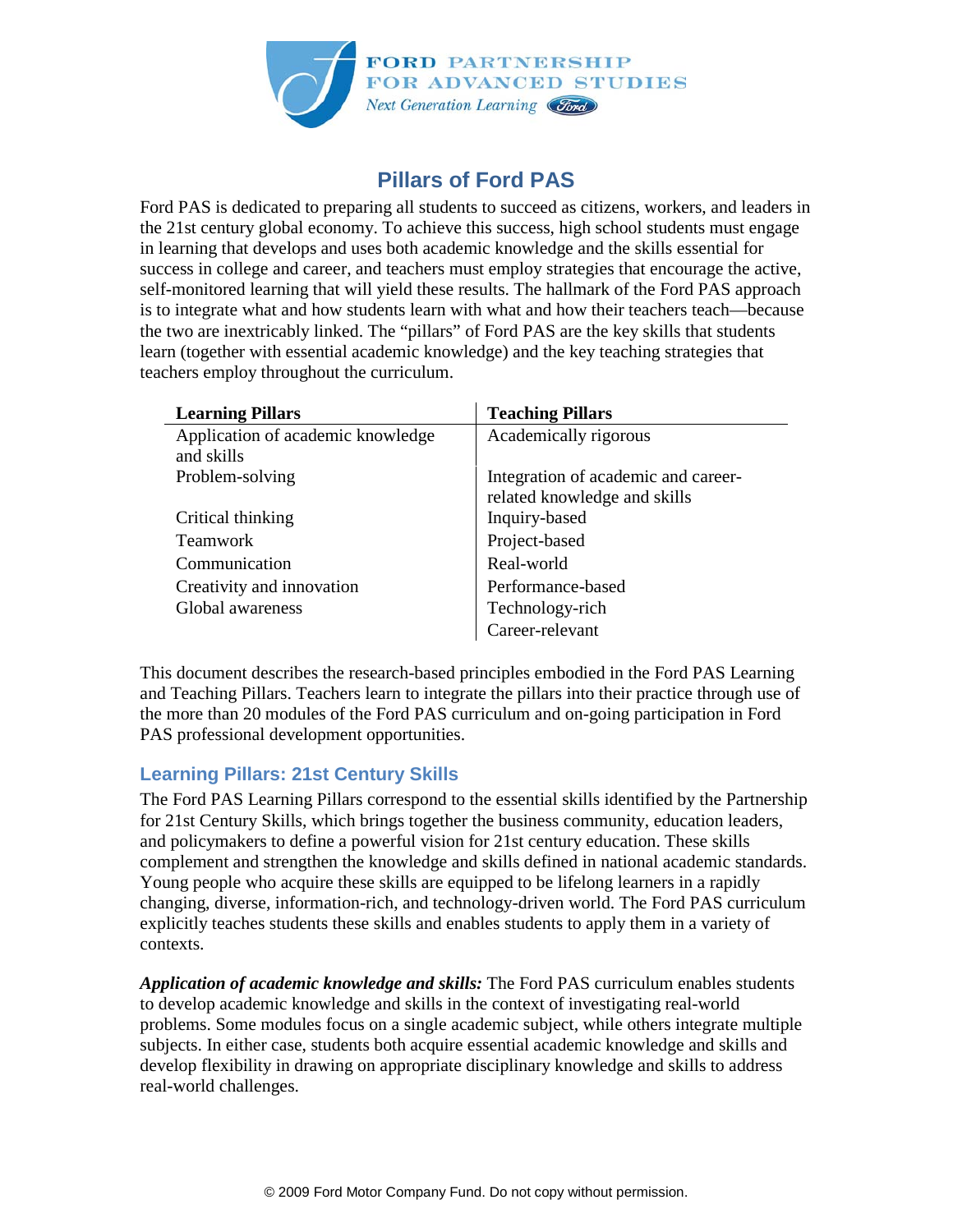*Problem-solving:* Throughout the Ford PAS curriculum, students encounter authentic, openended problems that require them to clarify and analyze the situation, propose and explore alternative solutions, and implement and evaluate the results. They learn how to use a variety of problem-solving strategies and tools in different domains.

*Critical thinking:* The Ford PAS curriculum teaches students, and engages them in, the process of analyzing, synthesizing, and evaluating information. As they take part in this process, students learn how to make reasoned judgments based on evidence gained from observation, experience, reflection, reasoning, and dialogue. The curriculum encourages students to explore and take into account multiple perspectives and to develop habits of mind that support critical thinking, including curiosity, clarity, accuracy, thoroughness, fairness, open-mindedness, self-awareness, and persistence.

*Teamwork:* The Ford PAS curriculum expects and encourages students to work together in teams to carry out investigations, synthesize data, and communicate results. The curriculum introduces students to a variety of skills—including giving and receiving feedback, negotiating, and facilitating meetings—that build their capacity to collaborate effectively with their teammates. Students also work independently, and individual contributions to team products are regularly assessed.

*Communication:* The Ford PAS curriculum builds students' capacity to create effective oral, written, and multimedia communications for a wide range of purposes and audiences. Students learn strategies for understanding and evaluating complex communications and develop skills in crafting messages in a variety of forms and contexts.

*Creativity and innovation:* Ford PAS modules encourage students to think creatively in response to a wide variety of challenges. Students learn strategies for generating new and useful ideas, and are encouraged to take risks, learn from failures as well as successes, and value diverse perspectives. They invent, try out, and revise designs and solutions, and bring to bear the knowledge and skills of different disciplines on the challenges they undertake.

*Global awareness:* Throughout the Ford PAS curriculum, students tackle issues that cross borders and learn to consider the perspectives of people and communities around the world. They learn to work and communicate effectively with others who have different views. Students' projects address global challenges such as energy supplies and economic interdependence, and explore potential solutions that consider local cultures and conditions as well as global impact.

## **Teaching Pillars: 21st Century Pedagogy**

The Ford PAS Teaching Pillars are essential for facilitating learning experiences that embody the Learning Pillars and represent the ways that the Ford PAS curriculum structures and guides students' learning of essential knowledge and skills. A feature of the 21st Century Skills that constitute the Ford PAS Learning Pillars is that students must engage in them in order to learn them. For example; students must actually work in teams in order to learn to collaborate successfully, and they must communicate in various formats and media, with various audiences, and for various purposes to become effective communicators. Telling students how to think critically, without their actually having the experience of analyzing, synthesizing, and evaluating information, will not enable them to become critical thinkers themselves. Likewise, simply reading about how others have identified and solved problems will not build students' capacity to clarify and seek solutions to problems they encounter in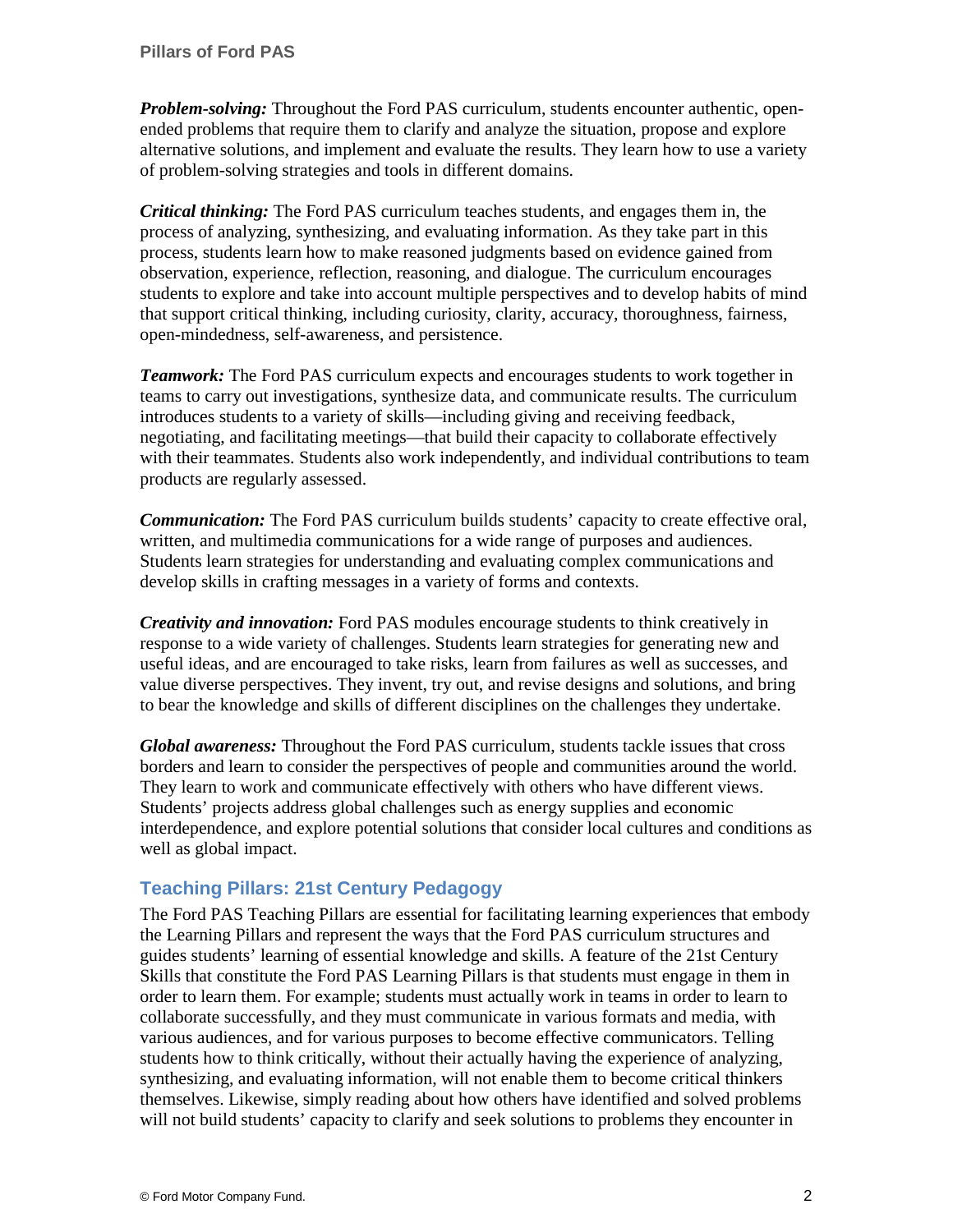the real world. Yet students need access to strategies and tools that will help them develop these skills, and they need guidance and feedback as they gain expertise. Students also need contexts in which challenges and problems are structured to enable them to build on their existing knowledge and skills as they expand and deepen their understanding and develop facility with new skills. The Ford PAS Teaching Pillars provide contexts that scaffold and structure students' learning opportunities. These strategies, tools, and contexts constitute a 21st century pedagogy that helps teachers to facilitate student success.

*Academically rigorous:* Ford PAS teachers have high expectations for all students and facilitate students' learning of essential knowledge, skills, and ways of thinking particular to the core academic disciplines, meeting state and national academic standards and the expectations of postsecondary education and the workplace.

*Integration of academic and career-related knowledge and skills:* Ford PAS teachers engage students in hands-on problem-solving in genuine career-related contexts in fields such as business, engineering, manufacturing, and technology in order to develop academic knowledge and skills and essential skills such as critical thinking, teamwork, and communication required for success in postsecondary education and careers.

*Inquiry-based:* Rather than starting with an introduction to facts, definitions, and terminology, teachers using Ford PAS modules begin by posing problems and issues and enable students to acquire information and develop skills in the context of investigating those problems and issues, often through hands-on learning experiences. When additional information and skill development or practice exercises (called "Skill Resources") accompany the modules, they are included to support—not replace—the inquiry-based learning experiences.

*Project-based:* Ford PAS teachers engage and guide teams of students in carrying out indepth, long-term investigations of significant questions and problems. Students' projects culminate in products and/or presentations through which they communicate about their investigations and their results. These products and presentations display evidence of the knowledge and skills students have acquired in the course of conducting their projects.

*Real-world:* Ford PAS grounds learning in the real world in a variety of ways. Ford PAS teachers engage students in real-world situations—such as business and engineering challenges—that allow students to build knowledge and skills. Through the partnerships that are essential to the program, Ford PAS enables students to interact with people from business, higher education, and community organizations. Students venture onto college campuses, into businesses, and into the community as part of their learning, experiencing how their classroom learning will enable them to engage in future study and rewarding careers.

*Performance-based:* All Ford PAS activities identify specific learning goals that correlate with national academic standards. The curriculum requires students to apply the knowledge, skills, and understandings that they acquire through the modules' learning experiences to carry out long-term projects and create end products that demonstrate their learning. Teachers assess students' progress toward meeting each learning goal, using a variety of assessment tools—including product assessments, peer assessments, student self-assessments, quizzes, and tests. Quizzes and tests pose open-ended questions that often have more than one